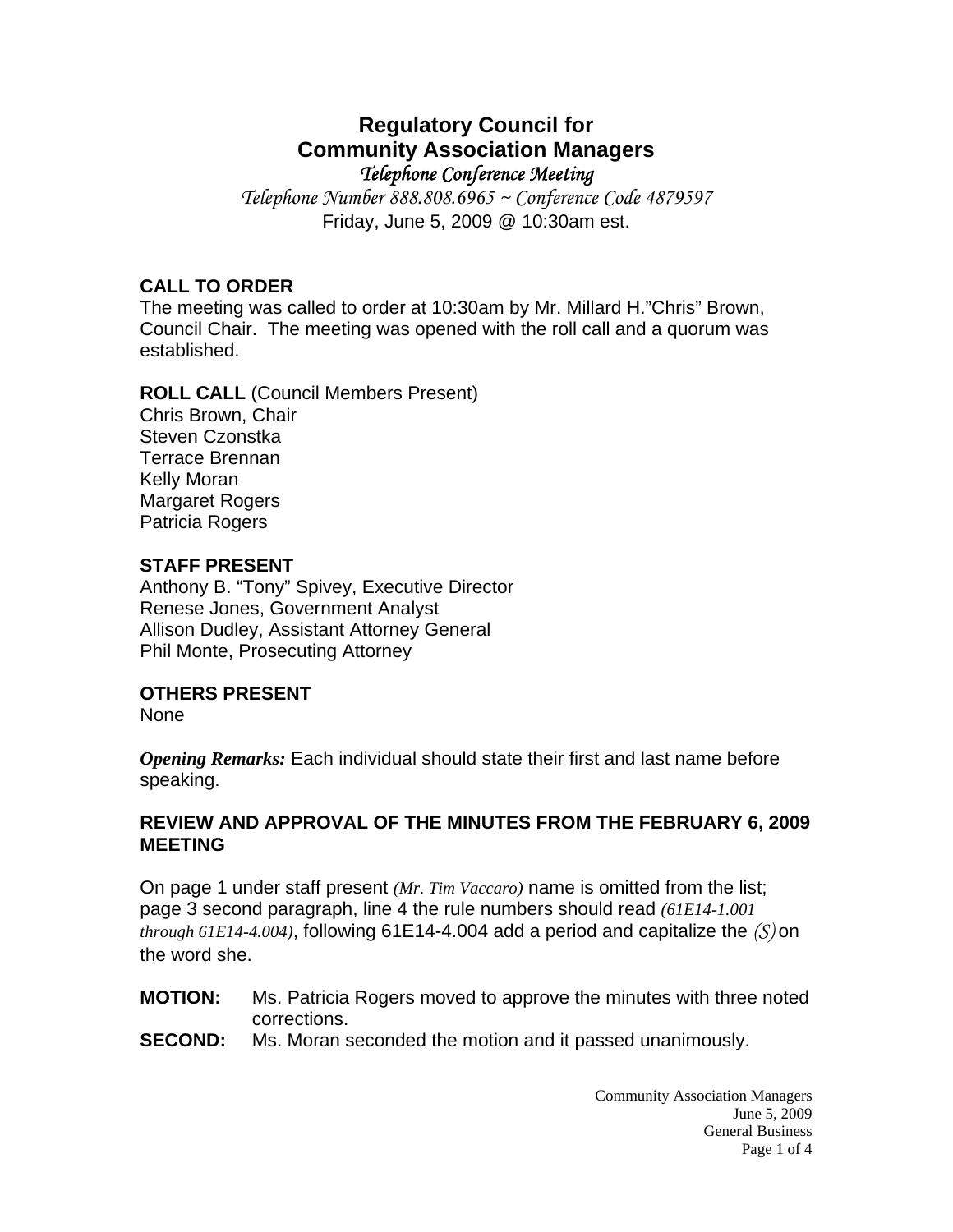# **CHAIR REPORT**

Mr. Brown gave a short briefing to the council members on the privatization study. He informed the members in 2006 the CAM Council started pursuing privatization. The CAM members worked under the Florida Management Privatization Act and Mr. Robert Skrob with Membership Services, Inc. Mr. Skrob is presently serving as the consultant for the CAM Council. Mr. Skrob also worked with the Surveyors and Mappers board on their privatization study six months prior to CAM. Mr. Brown was appointed via council as the liaison for the privatization study at which time he presented the case study to the Governor's Office. Throughout this project Mr. Brown has worked with the budget office and Lieutenant Governor's Office to move forward with this privatization study. Mr. Brown contacted Mr. Skrob to update the case study and Mr. Skrob informed him that he didn't think CAM would be successful. Mr. Brown indicated that council have two different routes to take; revise the business study and move forward or work to draft legislation for the next session to help accomplish the goal. It was suggested at the next in person meeting to invite Mr. Skrob to appear and present the council with presentation on the status of the privatization study.

Also the council directed staff to mail a copy of the privatization study to the council members by the next in person meeting.

# **COUNCIL COUNSEL REPORT**

Mr. Dennis presented a draft copy of Rule 61E14 to the CAM Council to be reviewed and make the necessary changes. The council reviewed the rules and made minor changes and gave staff permission to move the project forward.

- **MOTION:** Ms. Patricia Rogers made a motion to approve the rule process and staff to move forward.
- **SECOND:** Mr. Czonstka seconded the motion and it passed unanimously.

# **PROSECUTING ATTORNEY'S REPORT**

Mr. Monte presented a copy of the prosecuting attorney's report and answered questions provided by the Council.

## **EXECUTIVE DIRECTOR**

Mr. Spivey informed the council that the Management Firm is a new profession and in the near future rules need to be written to regulate the profession. He is requesting the council to provide him with their suggestions.

Council is willing to provide suggestions to Mr. Spivey at another meeting.

## **COUNCIL INFORMATION**

Standards for Industry *(personal standards)*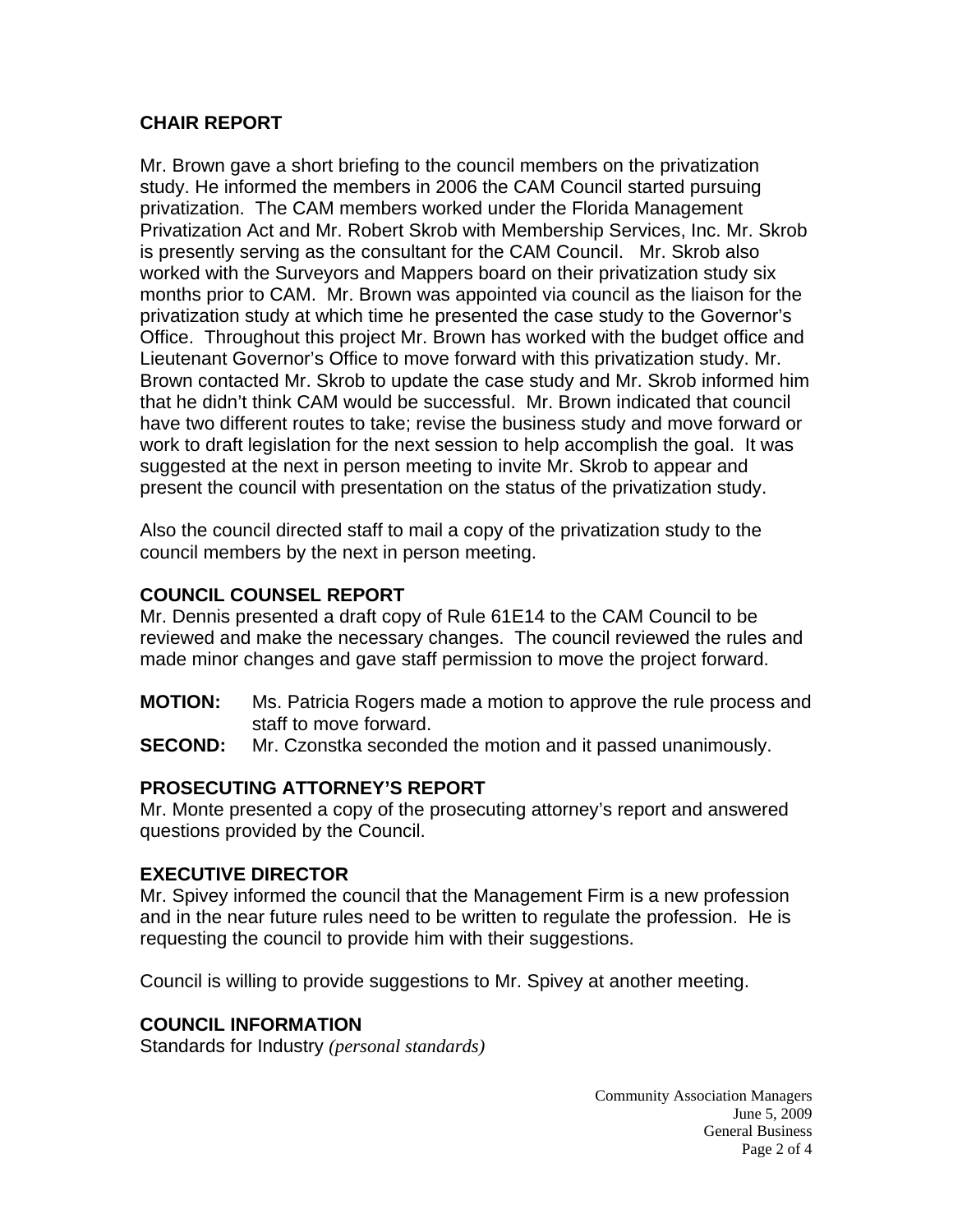Council members would like to see more information on the "Codes of Ethics" in the state of Florida regarding the CAM profession. Ms. Patricia Rogers will chair this project with Ms. Moran's assisting.

 Mr. Spivey will combine the notes and suggestions submitted from Ms. Moran and Ms. Patricia Rogers for the next meeting.

#### Public Information Program

 Ms. Moran suggested that the council needs to start developing a public education program *(brochure or CD)* to help educate the public on the role of a CAM, Firm and the state of Florida.

 Ms. Moran requested staff to check cost estimates for developing the public education program. Ms. Moran will chair this project with the guidance of the Department. Staff is requested to report the cost estimates at the next council meeting.

Brief summary of what condo, time shares and mobile homes do *(continuing education)* 

> Ms. Patricia Rogers requested staff to provide a copy of Condo laws and a summary of how Condo interacts with the CAM profession.

#### DBPR budget due 10/1 of each year

 Ms. Jean Whitten provides a letter to the Chair every year requesting budget suggestions.

#### Excess Revenue – possible fee reduction for next renewal period Council decided to table this discussion pending Mr. Spivey finding out the last day to submit a fee reduction to the budget office.

Resolution from Council outlining duties delegated to the Department to be reviewed annually by the council:

Mr. Spivey will provide a list of the duties delegated to Staff.

#### Mission Statement for CAM Council:

 Council will provide a statement of their responsibility and it will be reviewed annually.

#### **OLD BUSINESS**

Election of Officers

 Election tabled to the next meeting due to a tie vote between Ms. Moran and Ms. Patricia Rogers.

#### **NEXT MEETING**

Forthcoming Meeting Date – 2009-2010

Community Association Managers June 5, 2009 General Business Page 3 of 4